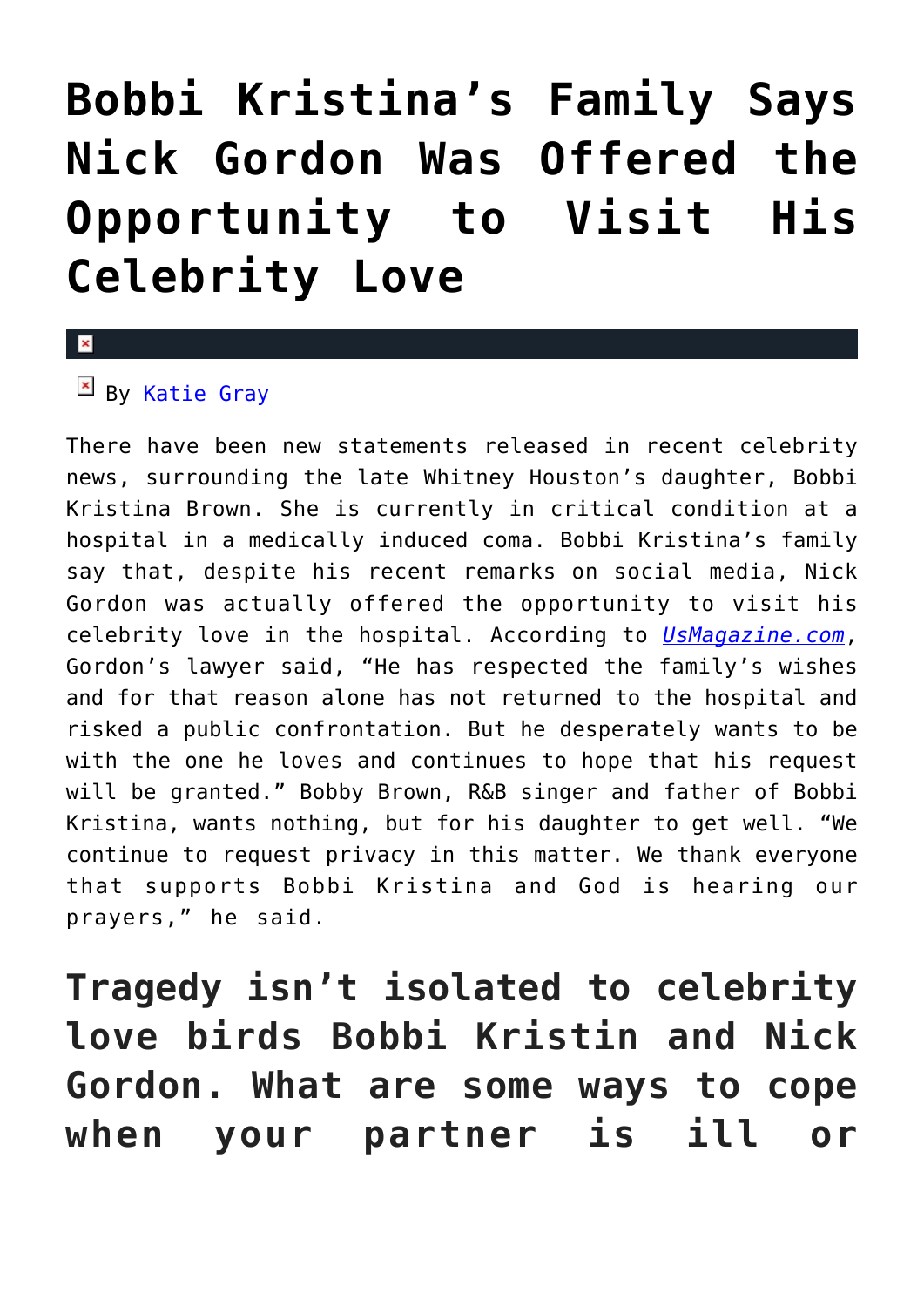# **injured?**

### **Cupid's Advice:**

It's the worst thing imaginable to think of your partner in pain. Cupid has some ways to cope:

**1. Stay positive:** Whenever stressful times are occurring in your life, the most important thing is to stay positive. When your partner is ill or injured, you have to stay strong for them. Encourage them by helping them to believe they will overcome this obstacle. You need to provide them with hope! Hope comes in many forms. Talk to them, show support by being with them, play their favorite music, bring them foods they like, and always tell them how much you love them.

**Related Link:** [Nick Gordon Desperately Trying To Be At](http://cupidspulse.com/87168/bobbi-kristina-brown-family-says-nick-gordon-offered-opportunity-visit-celebrity-love/) [Celebrity Love Bobbi Kristina's Side](http://cupidspulse.com/87168/bobbi-kristina-brown-family-says-nick-gordon-offered-opportunity-visit-celebrity-love/)

**2. Pray:** Sometimes you can only do so much, and the rest is left in God's hands. Praying helps. No matter what religion you practice, prayers and thoughts are always welcome. There are even special prayers and oils for those who are injured and sick – look into those options. Have faith and believe, even under unfortunate circumstances.

**Related Link:** [Nick Gordon Pays Tribute To Celebrity Love Bobbi](http://cupidspulse.com/86954/nick-gordon-celebrity-love-bobbi-kristina-tattoo/#more-86954) [Kristina With A Tattoo](http://cupidspulse.com/86954/nick-gordon-celebrity-love-bobbi-kristina-tattoo/#more-86954)

**3. Remember talking helps:** No matter what the situation is, remember that talking helps. Whether you need to vent to your friends and family or seek out advice – do it! You can even join groups that are going through similar situations. Go to therapy/counseling, attend church and confession, or speak with an expert on the topic you are dealing with. There is always someone out there who will listen, and you need to use your voice and let everything out. You will feel much better after!